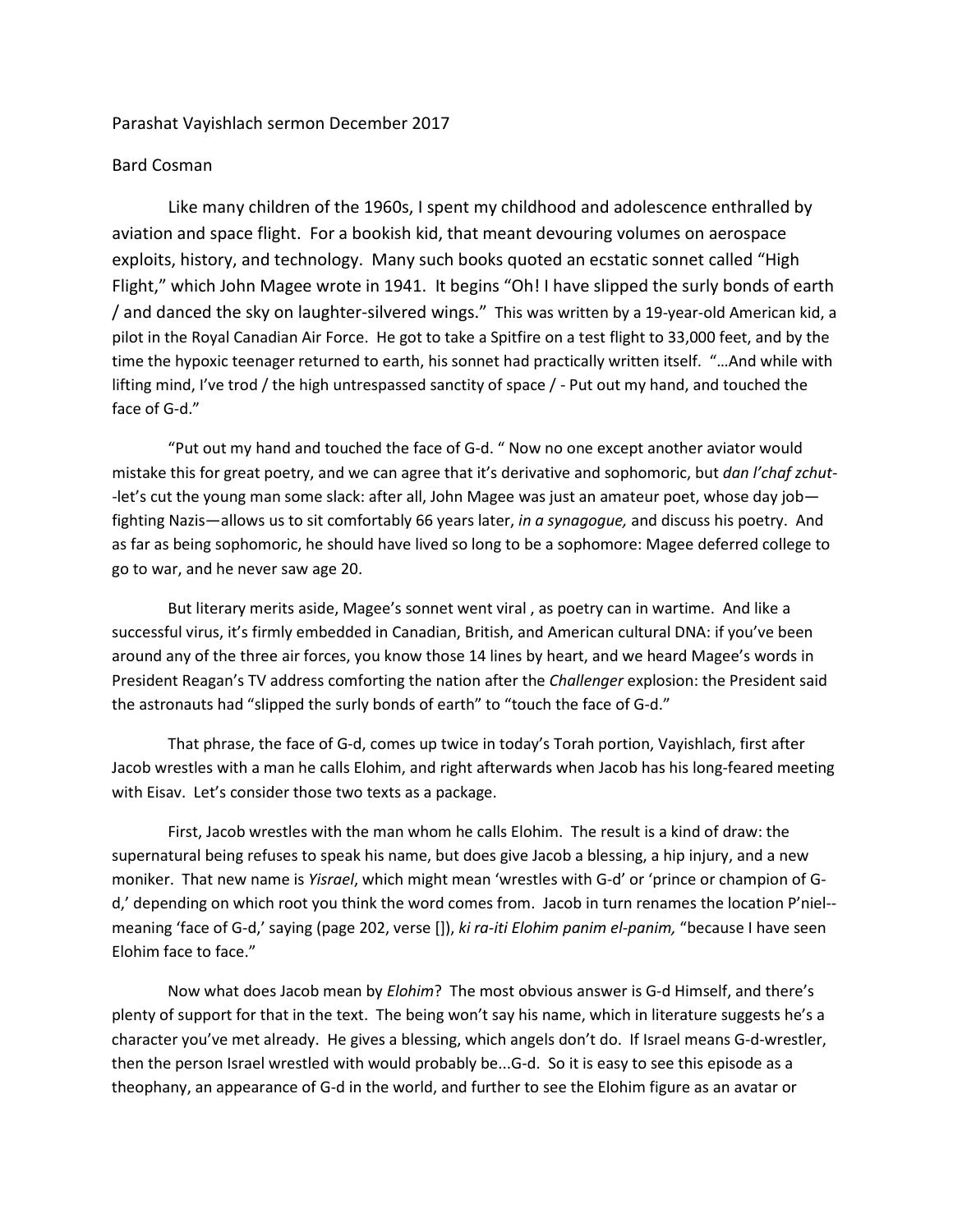incarnation of G-d. Sure, a theophany in human form would be unusual for the G-d who prefers to appear in burning bushes, pillars of fire, and whirlwinds, but if G-d is omnipotent, why not appear as a man? Well, one very compelling *sociopolitical* reason why not is that theophany in human form is essential to other religions, some of which were rival to or even hostile to Judaism. For example, Zeus of the Hellenists and Jupiter of the Romans were always incarnating as men, to seduce some nymph or princess. And then our cousins the Christians made human-form theophany, the incarnation of G-d, a central pillar of their theology. So what would you expect Jewish authorities to do, finding one stray episode of human-form theophany in our Torah? One would expect them, mixing politics and theology, to tiptoe around it or sweep it under the rug.

And so they have. Our own *Etz Hayim* translates *Elohim* as "divine being," and a footnote helpfully states that one other place in the Tanach, in the book of Judges, the term *Elohim* is used to designate an angel. That glosses over the hundreds of times *Elohim* is used to designate the One G-d do you remember declaring 7 times, *Adonai hu ha-Elohim,* at Ne'ilah? But our *Etz Hayim* accurately reflects the rabbinic view that the obvious answer to the question, *whom did Jacob wrestle with?*, is not the Jewish answer. Once that is established, rabbis are then free to discuss whether it was the Archangel Michael, or Jacob's own evil inclination, or the guardian angel of Eisav, or even Satan himself.

True again to what one might expect, given the theological incentive structure, Christian commentators use the plain meaning of the Hebrew text: the King James translation of *ra-iti Elohim panim el-panim*, is "I have seen G-d face to face." One that is established, Christian commentators are then free to discuss which person of the Holy Trinity this was: G-d the Father, or a pre-incarnate Son of G-d, a kind of Jesus-before-Jesus. In one of the Christian apocrypha, $<sup>1</sup>$  $<sup>1</sup>$  $<sup>1</sup>$  Jesus appears as an angel who</sup> won't say his name, a clear reference to our Jacob story.

So, for the purpose of this discussion, let's use the *pshat* and assume that Jacob really believed that at night he had met G-d face to face, had struggled with Him body to body, and received His blessing. That ought to have given Jacob some confidence for the day ahead. But in the cold light of morning, Jacob is back in the treacherous world of nomadic pastoralist diplomacy. When the actual meeting with Eisav occurs, before Jacob has the chance to start any prepared speech, something radically unexpected happens—this is on page [], verse 4 (Gen 33:4): *va-yaratz Eisav likrato—*Eisav ran toward him, embraced him, fell on his neck, and kissed him—and the word *va-yishakehu,* and he kissed him, is punctuated by six Masoretic *nikudim*, one dot above each letter. By this measure, v*a-yishakehu* is the single most emphasized word in the entire Torah.

The rabbis explain away Eisav's actions. Eisav wanted to kill Jacob, we are told, but he was spooked by angelic messengers, so he made a false show of cordiality. Or, Eisav actually bit Jacob's neck, hence the six bite-marks over *va-yishakehu*, but Jacob's neck turned to ivory, breaking Eisav's teeth. Now nothing Eisav could possibly have done would persuade the rabbis of his good intentions, in the light of who Eisav's descendants would become: Amalek and Edom. That is, Amalek the eternal

<span id="page-1-0"></span> <sup>1</sup> *Book of Mary's Repose.*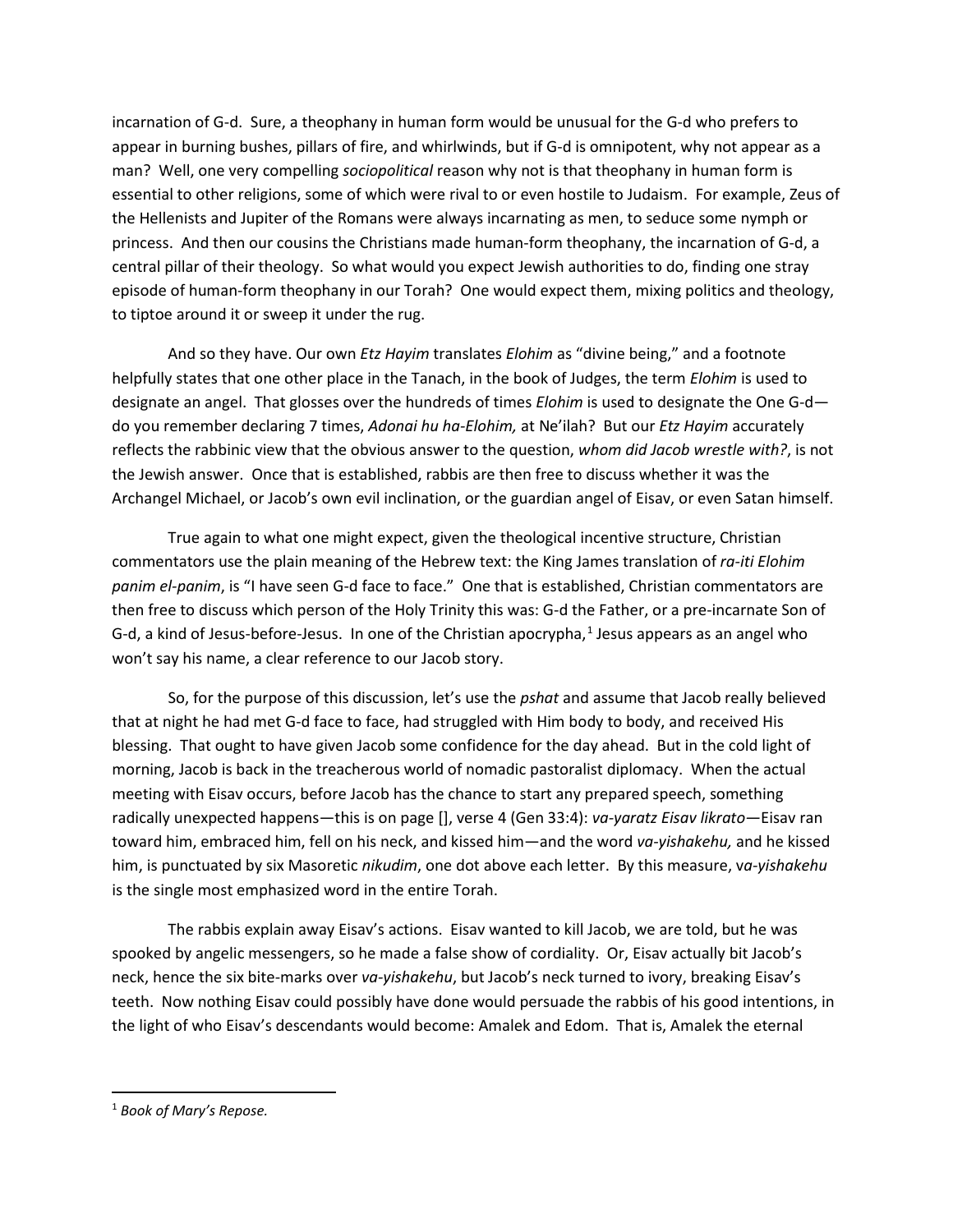tribal enemy of Israel, and Edom, a rival confederation spuriously but permanently identified with the Roman Empire, first pagan and then Christian.

But let's read the text as it is, stripped of rabbinic commentary. Eisav has never been a trickster; he's a man of strength and impulsive action, and unlike Jacob, quite incapable of guile. Eisav is Thor to Jacob's Loki. Eisav's kiss just has to be genuine, and his reconciliation with his weaselly little brother, now somehow so much like a grown man, is as impulsive and heartfelt as it is shocking to both parties. Jacob is stunned, for a moment speechless, so he drops his script and for once in his life, and just for a moment, Jacob speaks from the heart. And he says, in verse 11 (Gen 33:11): *ki al-ken raiti faneycha kirot p'nei Elohim—*[inasmuch as I have seen your face, it is like seeing the face of Elohim].

Jacob has seen Elohim face to face at night, and then in the morning, when Eisav volunteers that astounding, unanticipated reconciliation, Jacob blurts out that, for the second time today, he has seen the face of G-d. We know from all cultures, not just our own, that seeing the G-d's face must be both sublime and dangerous. First, the dangerous part: remember that Eisav has sworn publicly to kill Jacob, and now he has shown up in battalion strength, with 400 armed men. And then the sublime: Eisav brought forgiveness which was neither sought nor deserved. And Eisav's impulsive generosity produced a complementary impulse in Jacob: as he gropes for words (Gen 33:10-11), Jacob first calls his gifts to Eisav a *minchah*, or tribute, and then he lights upon the correct word, in verse 11: *kach-nah et-birchati* take my *brachah*, my blessing, he says. The *brachah*, their father Isaac's blessing, was the very thing that Jacob stole from Eisav; it was the source of their alienation, and why Jacob had guiltily feared this reunion for two decades. So Jacob is shocked into an act of *t'shuvah*, of repentance, and quick study that he is, he realizes that his simple, red-faced, lumbering, bloody-minded brother has made him a better man, both freer and closer to G-d. Now, having done t'shuvah, Jacob can re-enter Canaan and take up his birthright. Now he can build that altar at Beth El, the one he promised when G-d surprised him the first time, 20 years back, when he was just callow, sophomoric would-be patriarch. The nocturnal wrestling match with Elohim, mysterious and spectacular as it was, was just a prelude for this awe-inspiring, self-rectifying moment of clarity and growth. Jacob had become Israel, the G-d-wrestler, at night, but he became Israel, G-d's prince or champion, in the morning.

So there are two bookends to Jacob's development, the Beth El episode, when G-d reveals a mysterious vision, and the Peniel episode, when G-d reveals something more, both through the mysterious wrestling match and through the miraculous generosity of Eisav. Jews and Christians both celebrate the Beth El story in the names of their communal institutions. Here we are at Congregation Beth El, facing a *parochet* that quotes the young Jacob: *Mah norah hamakom hazeh—*How awesome is this place!" (Gen 28:17)*.* The significance of the Beth El episode is obvious to anyone who reads Genesis as scripture, so it doesn't feel odd that we share the Beth El name with countless Protestant Christian institutions, including, in San Diego County alone, 8 churches and one evangelical seminary.

Jacob's dream at Beth El took place at the start of his career, when he was young and unproven, having his first experience of awe—about the time of life and about the level of sophistication of the heroic and short-lived John Magee, who in boyish courage and innocence "put out his hand" to "touch the face of G-d." Now all honor to both youngsters, but unlike John, Jacob had the good fortune to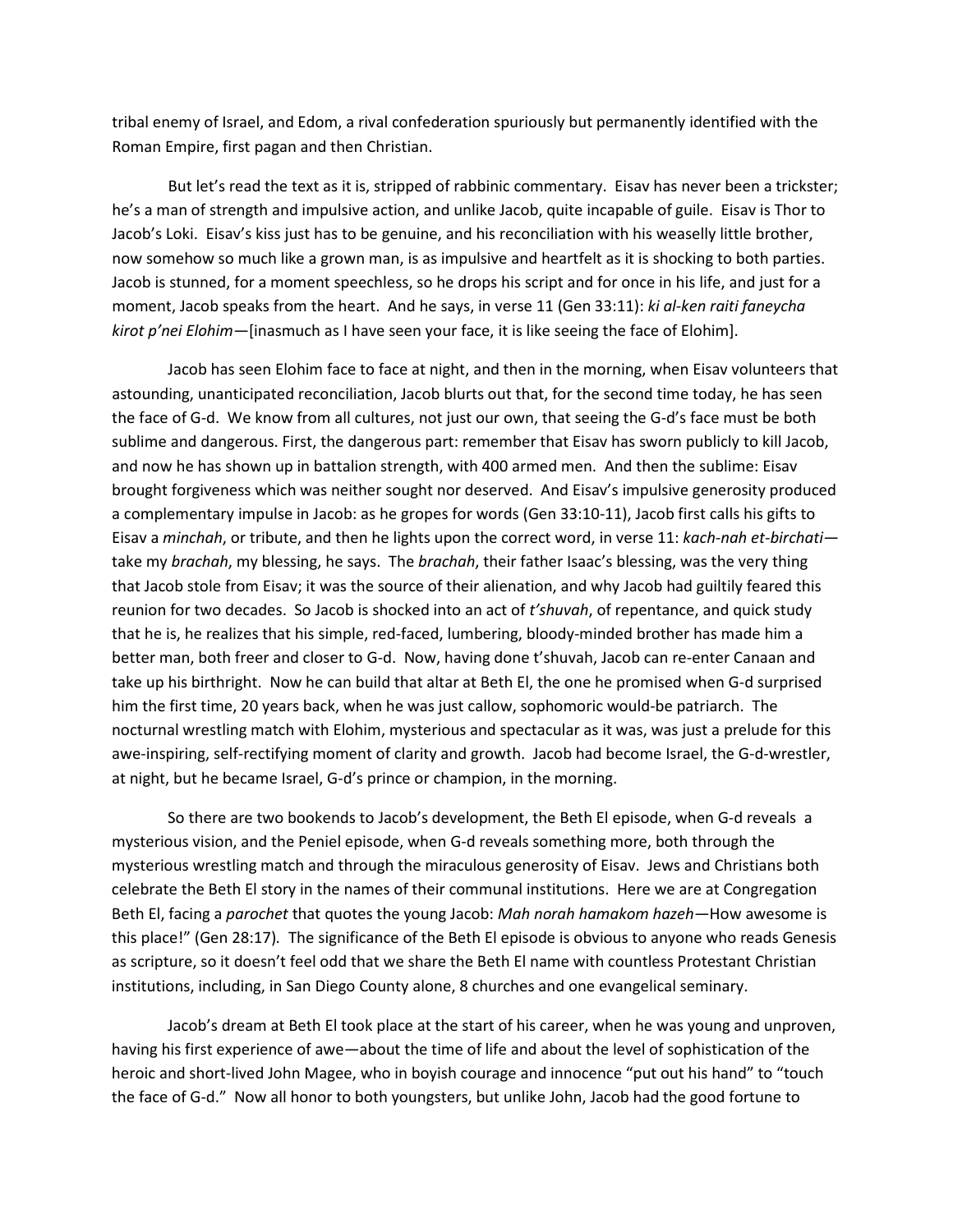become a grown-up, a man in full, a clan leader, and the founder of a people. And the twin theophanies he experienced at Peniel allowed Jacob to see the face of G-d as only a mature person could see it. Not despite but because of strife, guilt, frustration, forgiveness, repentance, fear, injury, and redemption, Ya-akov could discern the face of G-d in that unlikeliest of places, the face of his enemy brother and would-be killer Eisav. These arguments suggest that Peniel may be an even more important place than Beth El.

But even if you favor a more traditional interpretation of the story, you must admit that his wrestling with Elohim and his meeting with Eisav were crucial for Jacob, and the two episodes remain crucial to understanding Jacob's story. And it is uncontested that Peniel was the birthplace of Yisrael: the place where our eponymous patriarch got his new name name; and the launching place for Israel's confident return to the Holy Land.

Since the significance of the Peniel episodes is obvious to anyone who reads Genesis as scripture, one would expect that both Christians and Jews would use the name Peniel for their communal and religious institutions. And, on the Christian site, the Los Angeles-based Peniel Missionary Society left its name on villages as far away as India and South Africa. Kids can attend a Camp Peniel, ("where you can meet G-d face to face") in any of six states from New York to Texas. There are Christian seminaries named Peniel on four continents. Here in San Diego we are bracketed by the Templo Cristiano Peniél in Tijuana, and the Peniel Assembly of G-d in Escondido. In other words, our Protestant Christian cousins treat Peniel like Beth El, using the word to name countless religious institutions, in recognition of the theological significance of what happened there.

And then there's the Jewish use of the name Peniel. Not one camp, not one JCC—OK, perhaps those are named after donors, but here's the key fact—*not a single synagogue, not anywhere in the world*. Actually there is a Kehilat Peniel, in Tiberias in Israel, but it's a Messianic congregation—that is, yet another Protestant Christian group. So it seems that Peniel is under some sort of a ban or boycott on the Jewish side of the family. Beth El we allow ourselves, but Peniel is forbidden.

Omissions are only glaring when there is a suitable counterexample, but we have that in Beth El, so now we face a glaring omission that demands explanation. My guess: we are embarrassed by the possibility that Jacob wrestled with G-d in human form, as the text seems to say. Back to that analysis of the incentive structure for Jews and Christians over the ages: because of what sure looks like humanform theophany in the Peniel episode, you'd expect Christians to embrace it, and you'd expect Jews to shy away it.

Last week Rabbi Shulman spoke of Neil Gillman's challenge to Conservative Jews to gather sacred fragments, recovering Jewish theology in and for a modern world. Well, here is one such opportunity, in the mysterious theophany at Peniel. For practically the first sustained period in our complex and fraught intercommunal history, Jews and Christians are at peace and in postures of mutual respect and understanding, and each group has less incentive than ever in the past to cleanse itself of all elements reminiscent of the other. Perhaps a modern Jewish theological renovation might start here, in Parashat Vayishlach, with the question: do we believe the traditional stricture that our omnipotent G-d